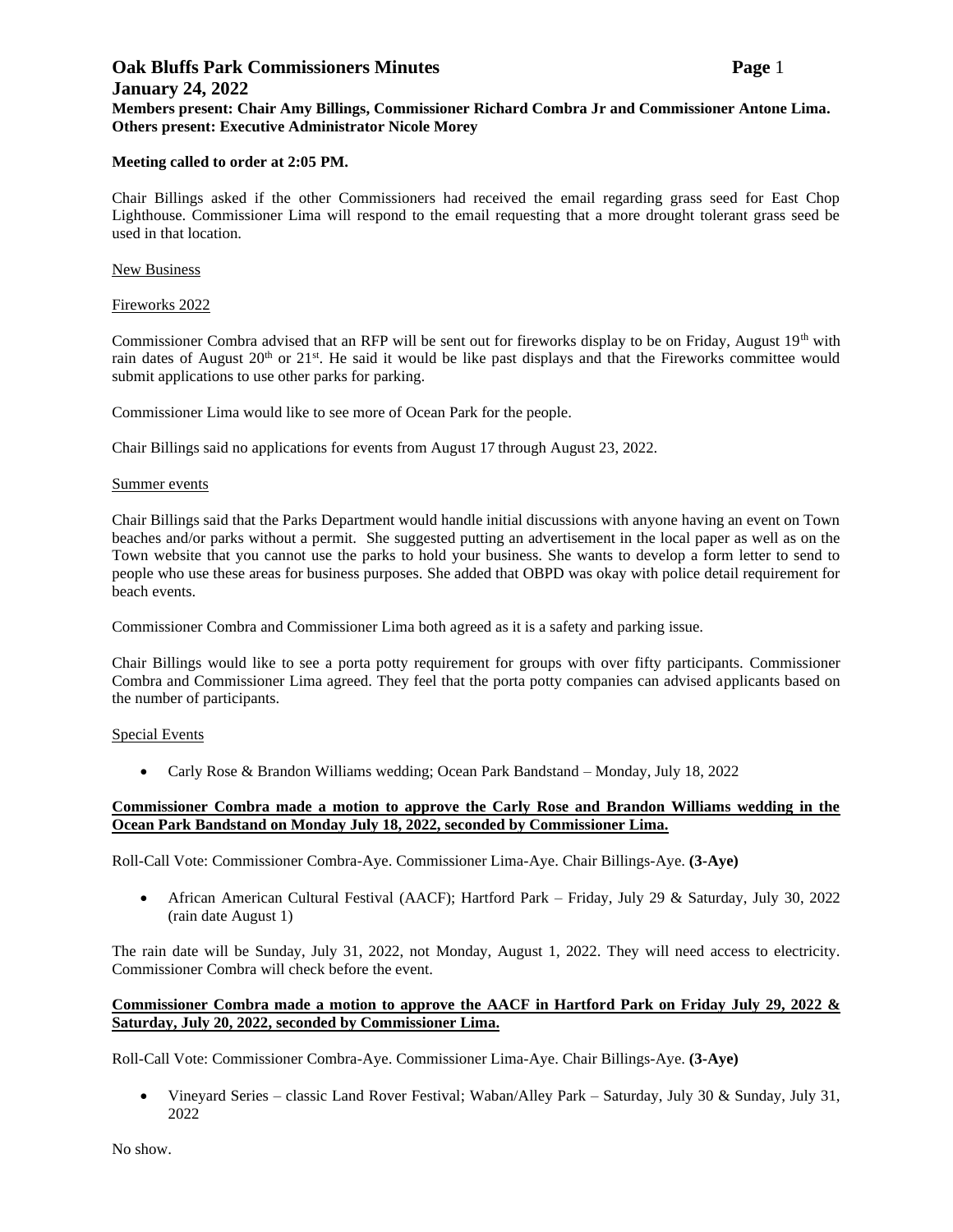## **Oak Bluffs Park Commissioners Minutes Page** 2 **January 24, 2022**

• SOulFULLY Textured: Natural Hair Festival; Waban/Alley Park – Saturday, August 13, 2022 (rain date August 14)

Chair Billings said that the applicant will be responsible for trash and if there is going to be more than 50 people then a porta potty will be needed.

Commissioner Lima asked if the event was a for-profit event, the answer was that there will be a charge for admission to offset the costs of the event, but anyone can attend. She plans on pre-selling tickets.

Applicant Nike Okediji was advised that she will need Select Board approval for amplified sound.

Commissioner Combra suggested she return in late April/early May to determine such requirements as porta potty and police detail based on the applicant's best estimate on how many people will be attending.

### **Commissioner Combra made a motion to preliminarily approve the SOulFULLY Textured; Natural Hair Festival in Waban/Alley Park on Saturday, August 13, 2022, seconded by Commissioner Lima.**

Roll-Call Vote: Commissioner Combra-Aye. Commissioner Lima-Aye. Chair Billings-Nay **(2-Aye, 1-Nay)**

• The Vineyard House Water Tasting by the Sea; Waban/Alley Park – Thursday, July 21, 2022

Chair Billings and Commissioner Lima asked applicant about parking for the event.

Applicant Kate Desrosiers of The Vineyard House said that they have shuttled people in the past. It was suggested that she contact the OB School for parking. Commissioner Lima said that someone needs to be designated to monitor parking around the park.

### **Commissioner Combra made a motion to preliminarily approve The Vineyard House Water Tasting by the Sea in Waban/Alley Park on Wednesday, July 20, 2022, for set-up, Thursday, July 21, 2022 for the event and Friday, July 22, 2022 for breakdown, seconded by Commissioner Lima.**

Roll-Call Vote: Commissioner Combra-Aye. Commissioner Lima-Aye. Chair Billings-Aye. **(3-Aye)**

• Catching Royal Vibes 2022; Town/Inkwell Beach – Monday, August 15, 2022

Applicant Karin Wall on behalf of the Catching Royal Vines Committee said that they added a community service component to the day (donation to local domestic violence shelter). She is anticipating having a police detail and a porta potty as the number of attendees has increased and participants asked last year.

## **Commissioner Combra made a motion to preliminarily approve the Catching Royal Vibes Beach Day at Town/Inkwell Beach on Monday, August 15, 2022, seconded by Commissioner Lima.**

Roll-Call Vote: Commissioner Combra-Aye. Commissioner Lima-Aye. Chair Billings-Nay **(2-Aye, 1-Nay)**

• Breakfast at Ocean Park; Ocean Park Bandstand – Sunday, July 31, 2022

Applicant Ellen Williams explained that it was small gathering with purchased items from local bakeries.

Commissioner Combra said that type of event is usually not allowed in Ocean Park. Commissioners advised her to check other parks and return to their next meeting in February with a new application for a different park.

#### Old Business Sunset Lake Park

Chair Billings said that FANS member Donna Haynes was to contact Commissioner Lima to pick out rocks for along the road to stop people from parking in the park.